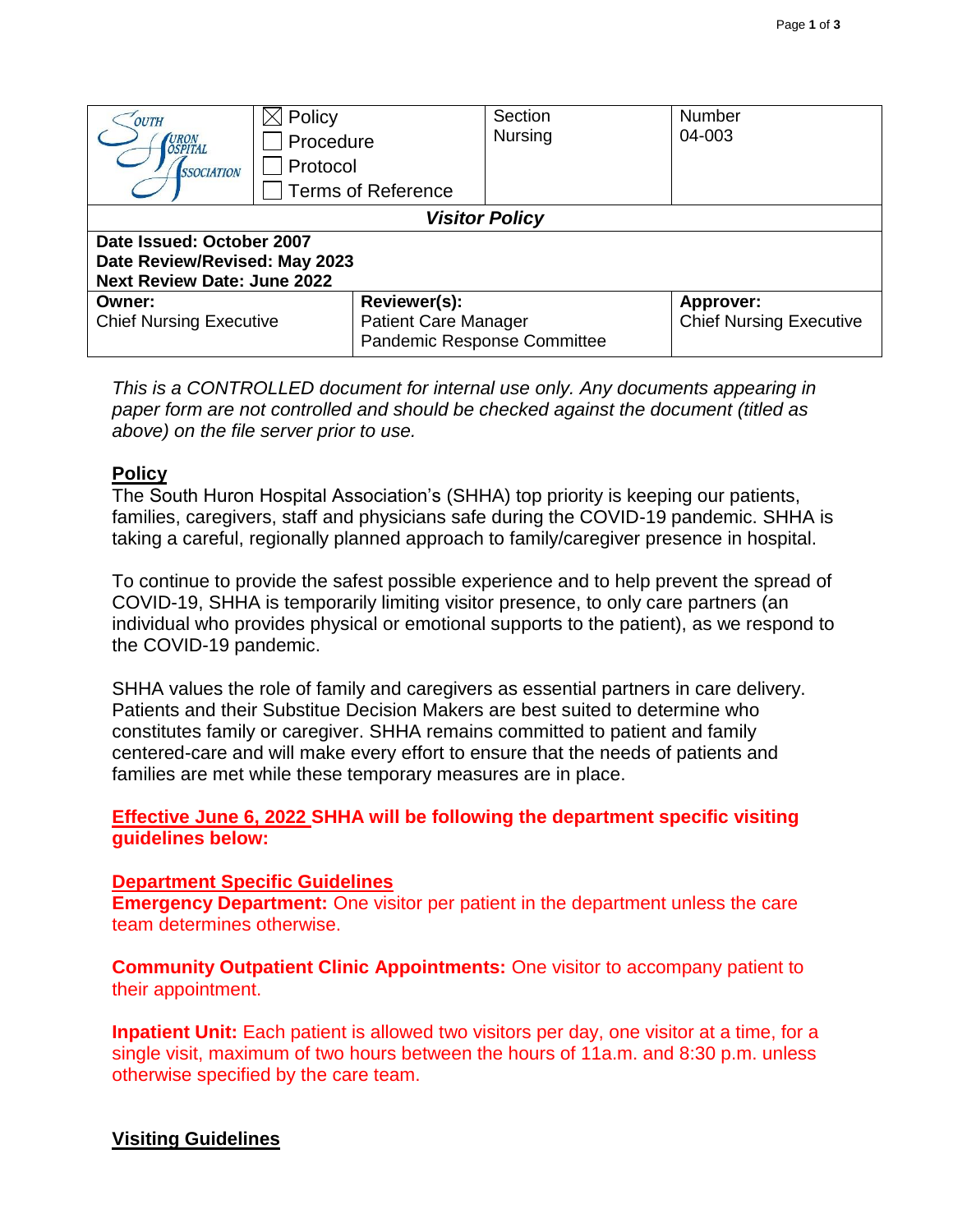• Patients in droplet contact isolation, negative pressure, or confirmed/suspect COVID-19, are not permitted a visitor with the exception of pediatric patients under the age of 16. Visitation may be considered on an individual basis with IPAC consultation.

# **All Care Partners Entering the hospital**

- Must screen negative for COVID-19
- Must perform hand hygiene
- Must don a face mask issued by screener; face shields available upon request
- Must only go to their designated area (i.e., room of patient they are visiting, department of appointment) and keep mask on at all times

## **Care Partners should NOT come to the hospital if they:**

- Are feeling unwell;
- Have tested positive for COVID-19;
- Have been tested for COVID-19 with results pending (or unresolved); and
- Have had close contact with a confirmed or suspect case of COVID-19.

Care Partners must follow appropriate infection prevention and control guidelines at all times while at the hospital. Surgical grade facemasks are mandatory and provided by the hospital for the duration of time spent at the hospital.

| <b>Reasons for</b><br><b>Family</b> | <b>Examples of Clinical Exceptions that would permit patient support by</b><br><b>Non-vaccinated Family and Caregiver(s)</b>                                                                                                                                                                                                                                                                                                                                                                    |
|-------------------------------------|-------------------------------------------------------------------------------------------------------------------------------------------------------------------------------------------------------------------------------------------------------------------------------------------------------------------------------------------------------------------------------------------------------------------------------------------------------------------------------------------------|
| <b>Caregiver</b>                    |                                                                                                                                                                                                                                                                                                                                                                                                                                                                                                 |
| Compassionate                       | Palliative:                                                                                                                                                                                                                                                                                                                                                                                                                                                                                     |
| <b>Grounds</b>                      | Patients identified as palliative by the physician (PPS 30% or less) will be<br>allowed a designate in addition to two (2) family members total at a time (with<br>the exception of COVID-19 positive patients);<br>• Critical Illness: patients in ER will be allowed up to two (2) family<br>members total at a time.<br>• MAID Patients: number of visitors is discussed with the manager at time<br>of booking procedure<br>• Disclosure: when disclosing life changing diagnosis/prognosis |

**Children:** SHHA supports the presence of children for palliative or MAID patients.

**Note: The manager or delegate of the unit or department where the patient is receiving care will review all clinical exceptions in consultation with the Infection Prevention and Control Team and the family/caregiver.**

## **Food and Personal Items for Patients:**

- Family/Caregivers may not bring food or beverages for personal consumption into a patient room or in patient care areas. Meals, snacks and beverages are available in designated areas;
- If family/caregiver bring food for their loved one, food containers must be disposed of or taken home with the family/caregiver when they leave; and
- Flowers are now being accepted for patients on our inpatient unit.